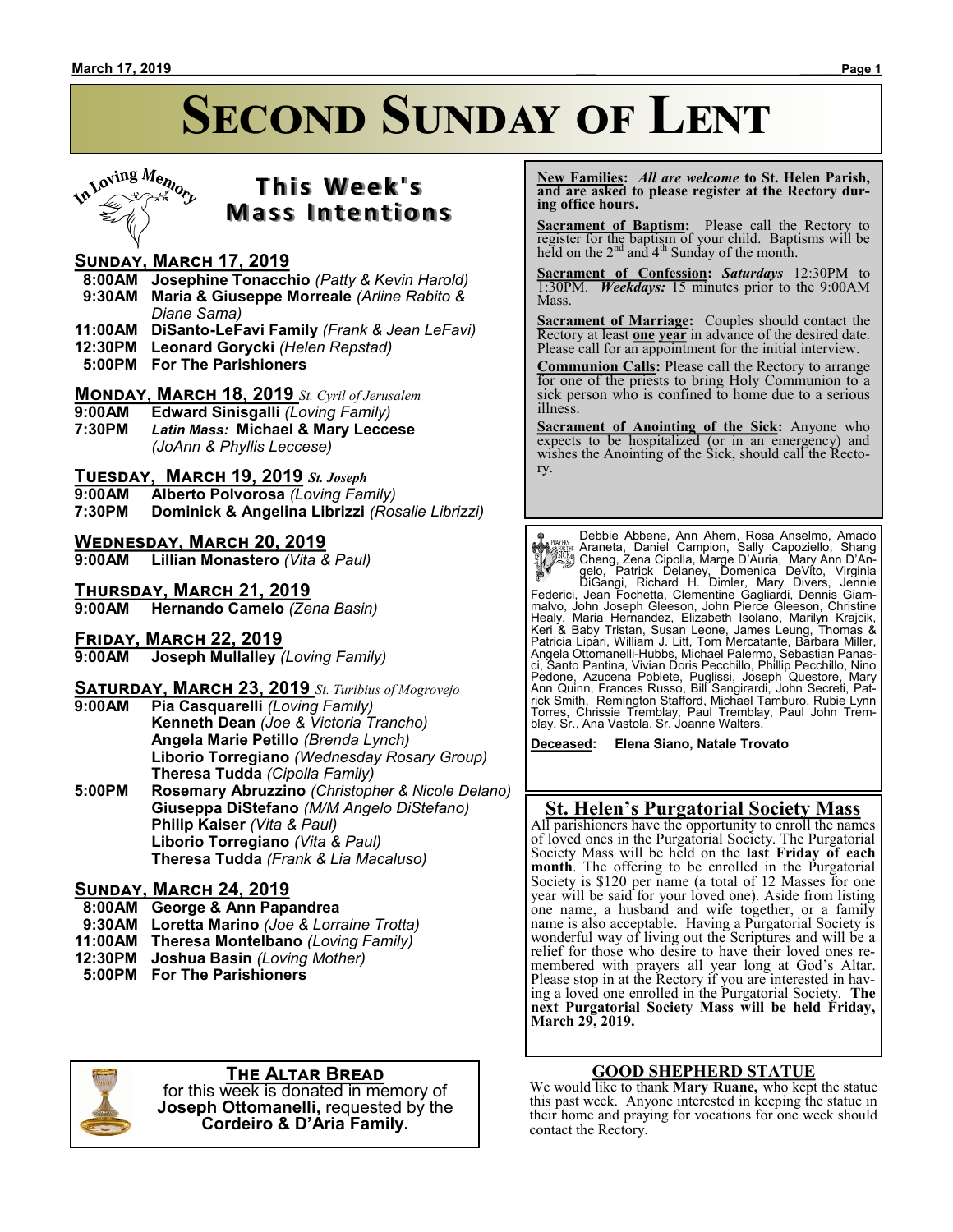

### **A Teaching and Exposition of Sacred Relics of the Saints**



## **Wednesday, March 20, 2019 In The Church**

**For St. Helen Catholic Academy Students at 1:00PM** *(Parents Welcome)* **For St. Helen Religious Education Students at 3:30PM** *(Parents Welcome)* **For the Parish at 7:00PM**

*Please refer to your Lenten Booklet for further information.*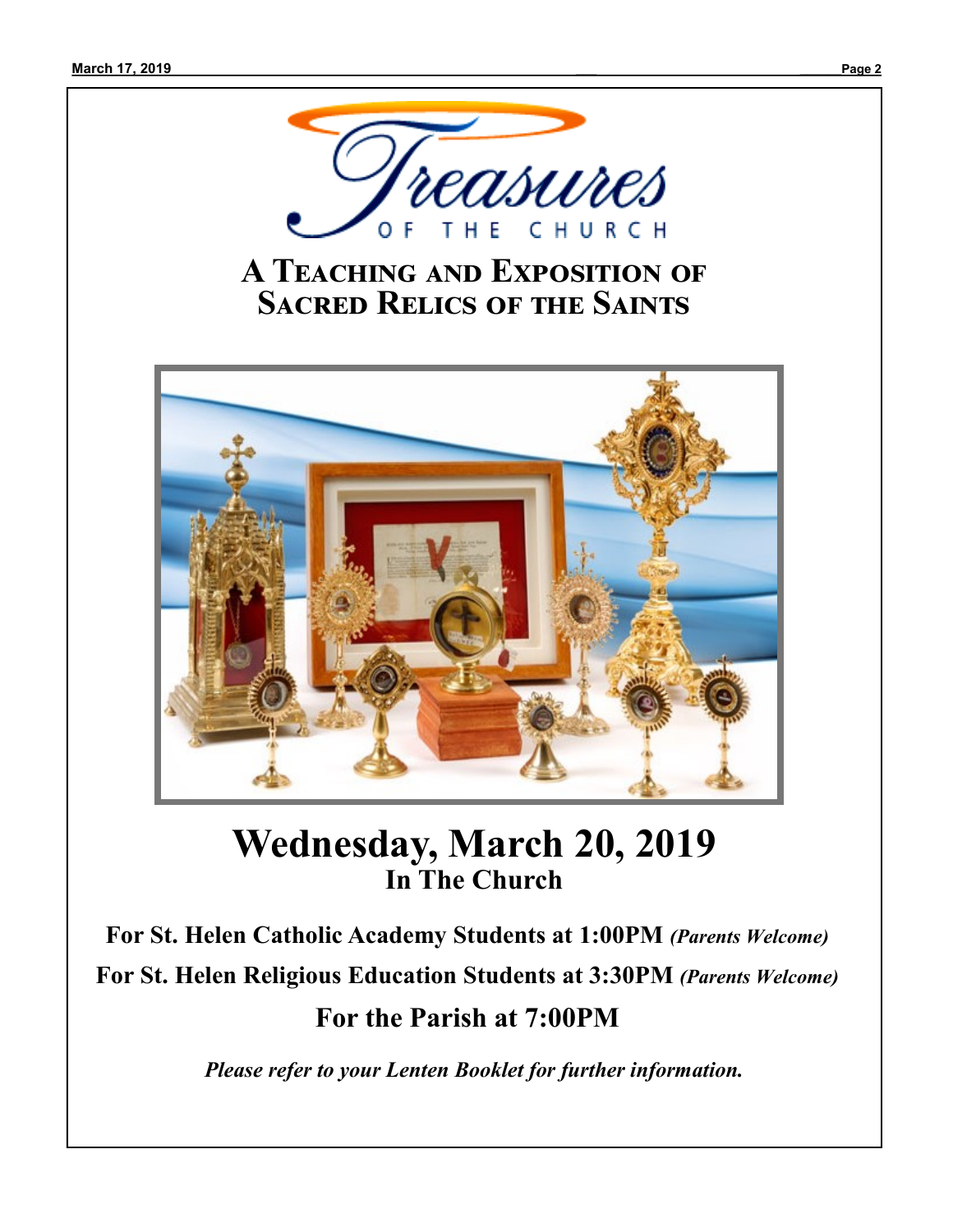#### **March 17, 2019 \_\_\_ \_\_\_\_\_\_Page 3**

#### **The 2019 Annual Catholic Appeal**

supports the daily work of our Church throughout Brooklyn & Queens, in ways no one parish can accomplish alone, by supporting the following ministries:

*Catholic Charities; Hospital, College and Prison Chaplains; Diocesan Vocations Office; Catholic Migration Services; Parish Assistance Program; Office of Faith Formation; Bishop Mugavero Residence for Infirm Clergy; Futures in Education Scholarship Foundation.*

Please remain assured that your gift to *The Annual Catholic Appeal* **cannot be used in the settlement of abuse claims, or for anything other than the above listed intended purposes**.

#### **St. Helen Catholic Academy 200 to 1 Raffle**

#### **\$10,000 Grand Prize! (\$100.00 Per Ticket)**

**Friday, April 12, 2019**

#### **7:00PM in Father Dooley Hall—***Wine & Cheese Drawing*

Please call Maria Ford 718-344-1998 or Diane Joseph at 917-697-5351 to purchase tickets or for more information.

*Only 200 tickets will be sold! — Winners Need Not Be Present To Win.*

**Congratulations** to the following students from St. Helen Parish who have been admitted to the **Honor Roll** for the present academic semester at Cathedral Preparatory School & Seminary:

> **MarcAnthony Ramos,** *Principal's List* **Anthony Leone,** *First Honors*



#### **CATHOLIC CHARITIES NEIGHBORHOOD SERVICES HOWARD BEACH SENIOR CENTER**



The Center is located at 155-55 Cross Bay Blvd., across from Stop N Shop on Cross Bay Blvd. Seniors aged 60 and older are invited to become members. Activities and services are offered Monday-Friday from 9:00AM to 4:00PM. Every day delicious and nutritious full, hot lunches are catered by Russo's on the Bay (\$2 donation requested).

#### **Computer Classes:**

**Basics** (for anyone who has never used a computer) **Mondays & Wednesdays 1:00-2:15PM.**

**Beyond Basics** (for those who have an email address & some understanding of the internet) **Mondays & Wednesdays 2:30-3:45PM.**

Number of participants is limited! Pre-registration is required and you must be a member of the Center (you may become a member—no fee required).

**Jewelry-Making Class: 2 separate classes, either Tuesday at 9:30AM or Friday at 1:15PM.**

The Center is located at 155-55 Cross Bay Blvd., across from Stop N Shop on Cross Bay Blvd. **For further information please call 718-738-8100.**

| <b>Rosary for PeaceNew Place, New Time</b><br>The Rosary for Peace, sponsored by the Saint Helen Secular<br>Franciscan Fraternity, takes place in the Church at 6:30PM<br>every Wednesday. The group prays for our Blessed Mother's                           | The Order of Franciscans Secular meet on the 3rd Saturday<br>of every month in St. Helen's Rectory after the 9AM Mass.<br>Come and learn more about the Franciscan way of life.                                                                  |
|---------------------------------------------------------------------------------------------------------------------------------------------------------------------------------------------------------------------------------------------------------------|--------------------------------------------------------------------------------------------------------------------------------------------------------------------------------------------------------------------------------------------------|
| intercession to end violence (both domestic and civil) and the<br>persecution of Christians throughout the world. All parishion-<br>ers are invited to join us. We welcome anyone willing to lead<br>a decade of the Rosary in a language other than English. | <b>St. Helen's Support Group for the Physically Challenged</b><br>meets the first and third Wednesday of every month at 1:30PM<br>in the Rectory meeting room. All are invited. For further in-<br>formation please call Joan at (718) 848-9173. |

 Parents seeking Baptism for their children *who live within the territory of St. Helen Parish* are asked to register as members of the parish before requesting an initial interview for Baptism. Registration is easily done at the parish office anytime during business hours.

 Parents seeking Baptism for their children *who live outside the territory of St. Helen Parish* are asked antly to obtain a letter from the parish in which they live authorizing the Baptism to take place at St. Helen.

 Initial meetings with parents seeking Baptism for their children **who have already been born** will normally take place **on the second Wednesday of each month from 7:00–9:00PM and on the fourth Saturday of each month from 10:00AM–12:00PM.**

**Upcoming Mornings of Preparation Required Before a Baptism** (*All begin at the 11:00AM Mass and continue in the Msgr. McGinness Room)*: **March 24—April 7.**

**Upcoming Schedule for Baptisms** (*All begin at 2:00PM)*: **March 24—April 7.**

**Please call 718-738-1616 for more information and/or to schedule an appointment.**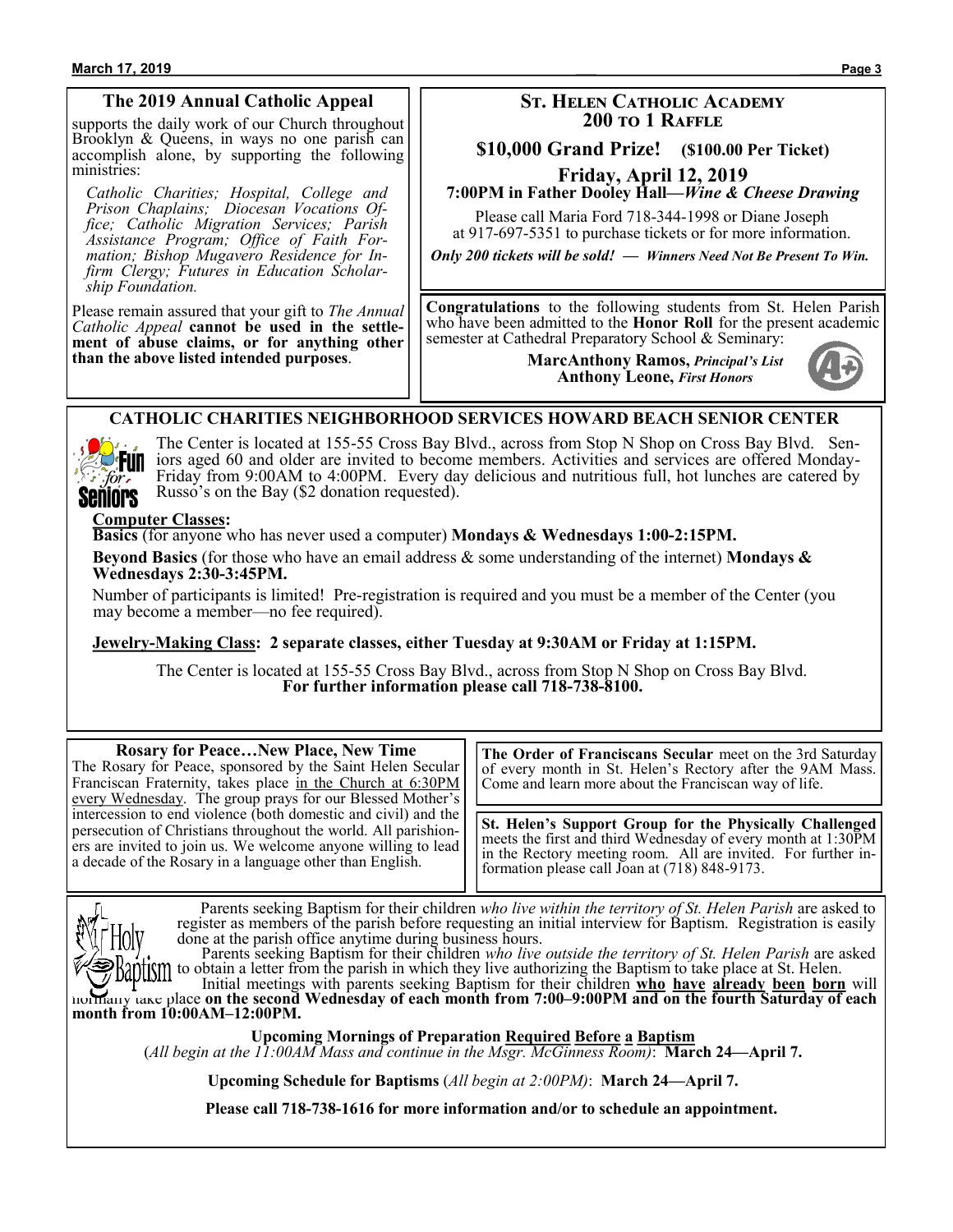# *St. Helen's Rosary Ministry invites you to join us for a trip to* **The Cloisters and The Shrine of Mother Cabrini**



*One-Day Trip!*

**Thursday, June 27, 2019**

*Bus leaves St. Helen at 8:30AM—Return around 4:00PM*

**Members: \$45.00 — Non-Members: \$55.00** *Includes comfortable coach bus, guided tour of the Cloisters, visit to Mother Cabrini Shrine, and all gratuities. Café on premises, or bring your own lunch.*

**For more information or to reserve a seat, call Agnes Cummings at (917) 716-5898.**

**The Holy Name Society** will present the film, **"Risen,"** on **Saturday, March 30th**  in Fr. Dooley Hall following the 5:00PM Mass. Everyone is invited!



**Congratulations to the following students from St. Helen Parish who have merited recognition for academic performance during the second quarter at St. Francis Preparatory School:**

Gianna Abatemarco Nicholas Biordi Sabrina Chirafisi James Defillippo Joseph Delgeorge Maria Fontana Johnanthony Grillo Peter Ingargiola Daniel Jocson Gianna Kosinski Antonio Leone Ninabianca Leone Sabrina Leone Jody Mancuso

Robert Padavona Victoria Padavona Francesca Puleo John Rodriguez Frederick Rufrano Paul Shala Alexa Siavichay Ashley Zaromatidis Taylor Zaromatidis

Ireat job!<br>A



 **St. Helen's Catholic Academy** will hold a **Paint Night** on **Friday, March 29th** in Fr. Dooley Hall (doors open at 7PM—painting will start at 8:00PM sharp). Cost is \$45PP. Seating is limited—only 100 tickets will be sold! For more information and/or tickets please call Maria Ford at (718) 344-1998 or Diane Joseph at (917) 697-5351.

#### **Saint Helen Parish Welcomes a New Edition to Howard Beach!**



On the Feast of Saint Joseph, the former Ragtime, on Crossbay Blvd. will open as **Fresco Gourmet Market**. The grand opening of Fresco will take place on **Tuesday, March 19, 2019**. New owner, Catherine Angelise, is a Saint Helen Catholic Academy school mom,

has one child in the school and another enrolled for next year. The convenient store/Delicatessen will

also feature Italian specialties. We congratulate the Angelise Family on this endeavor, and encourage you, if you happen to stop by,  $\zeta$ to say hello to Catherine!